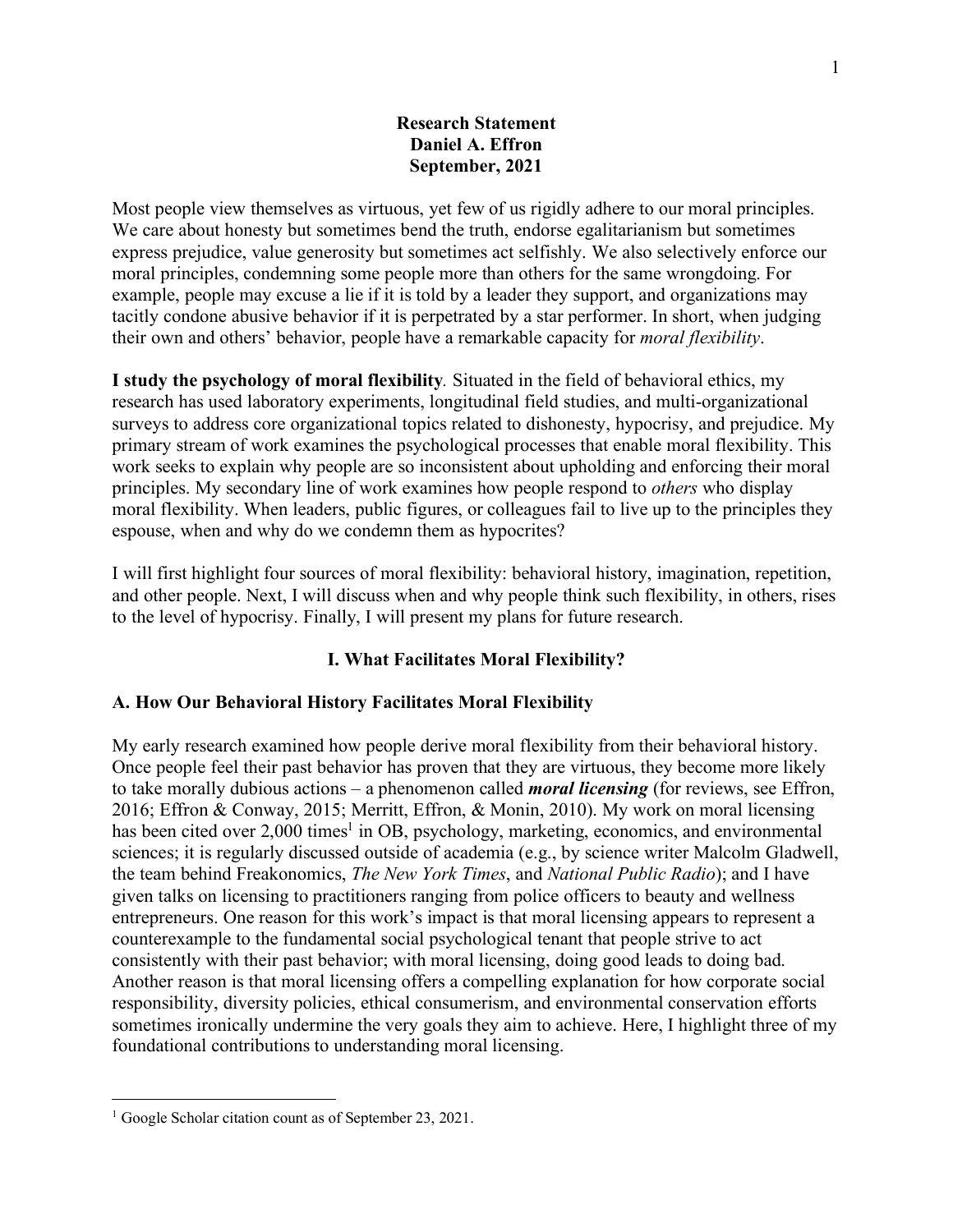First, my work reveals how **real-world political contexts can license people to express potentially prejudiced views**. In one of the first demonstrations of moral licensing, we found that giving Obama supporters a chance to endorse Obama made them more likely to say they preferred to hire Whites instead of Blacks for a hypothetical job (Effron, Cameron, & Monin, 2009). Apparently, they felt comfortable expressing this racially dubious preference because they thought that endorsing Obama proved they were not racist. A recent investigation, with post-doc and doctoral collaborators, examines boundary conditions in a contemporary political context (Giurge, Lin, & Effron, 2021).

Second, **my work clarifies the theoretical underpinnings of moral licensing**. We posited and found evidence for two mechanisms (Effron & Monin, 2010; Miller & Effron, 2010). Virtuous behavior can provide "moral credits" that can be "spent" on a license to commit even a blatant transgression. Through this mechanism, prior good deeds balance out subsequent wrongdoing. This is the most common understanding of moral licensing. But we showed that virtuous behavior can also provide "moral credentials" that attest to a person's good character and change the way subsequent behavior is construed. Through this mechanism, prior good deeds make morally ambiguous behavior seem as if it did not represent wrongdoing at all. Understanding these different mechanisms improves predictions about when moral licensing will occur.

Third, my work demonstrates how **people strategically cultivate their "moral credentials**.**"** Rather than passively waiting for evidence of their virtue to accumulate, people will actively create such evidence when they want to feel licensed to act less virtuously (see Effron & Conway, 2015). My research identifies three key strategies people use "prove" their virtue to others and to themselves: acting more virtuously in the present (Merritt, Effron et al., 2012), reinterpreting their past behavior as diagnostic of a virtuous character (Effron, 2014), and using their imaginations to invent bad deeds they *could have* done, but did not do (Effron, Monin, & Miller, 2013). For example, to feel that they had proven they were not racist, White participants overestimated the number of racist behaviors they *could have* performed – but did not perform – during the experiment (Effron, Miller, & Monin, 2012). This finding pointed towards a broader insight, which I examined in the research described next: Imagination is a potent source of moral flexibility.

#### **B. How Imagination Facilitates Moral Flexibility**

Imagination is essential to our everyday lives, and psychological theories emphasize its positive consequences: To learn from our mistakes, we imagine how the past might have been different; to make plans, we imagine what the future might bring (Epstude  $\&$  Roese, 2008; Epstude, Scholl, & Roese, 2016). But in the moral domain, my research reveals, imagination can also have a dark side. My work identifies several ways in which we use our imaginations to let ourselves – and the people we like – get away with wrongdoing.

Classic theories of motivated reasoning hold that people may selectively notice, seek, and remember facts, but that they rarely believe what they want without any facts (e.g., Kunda, 1990). By contrast, my work reveals how motivated reasoning can become untethered from facts. To reach the moral conclusions we want, we can simply use our imaginations. Specifically, as I describe next, we derive moral flexibility from imagining alternatives to the past, possible futures, and potential consequences of our moral behavior. This research can help explain how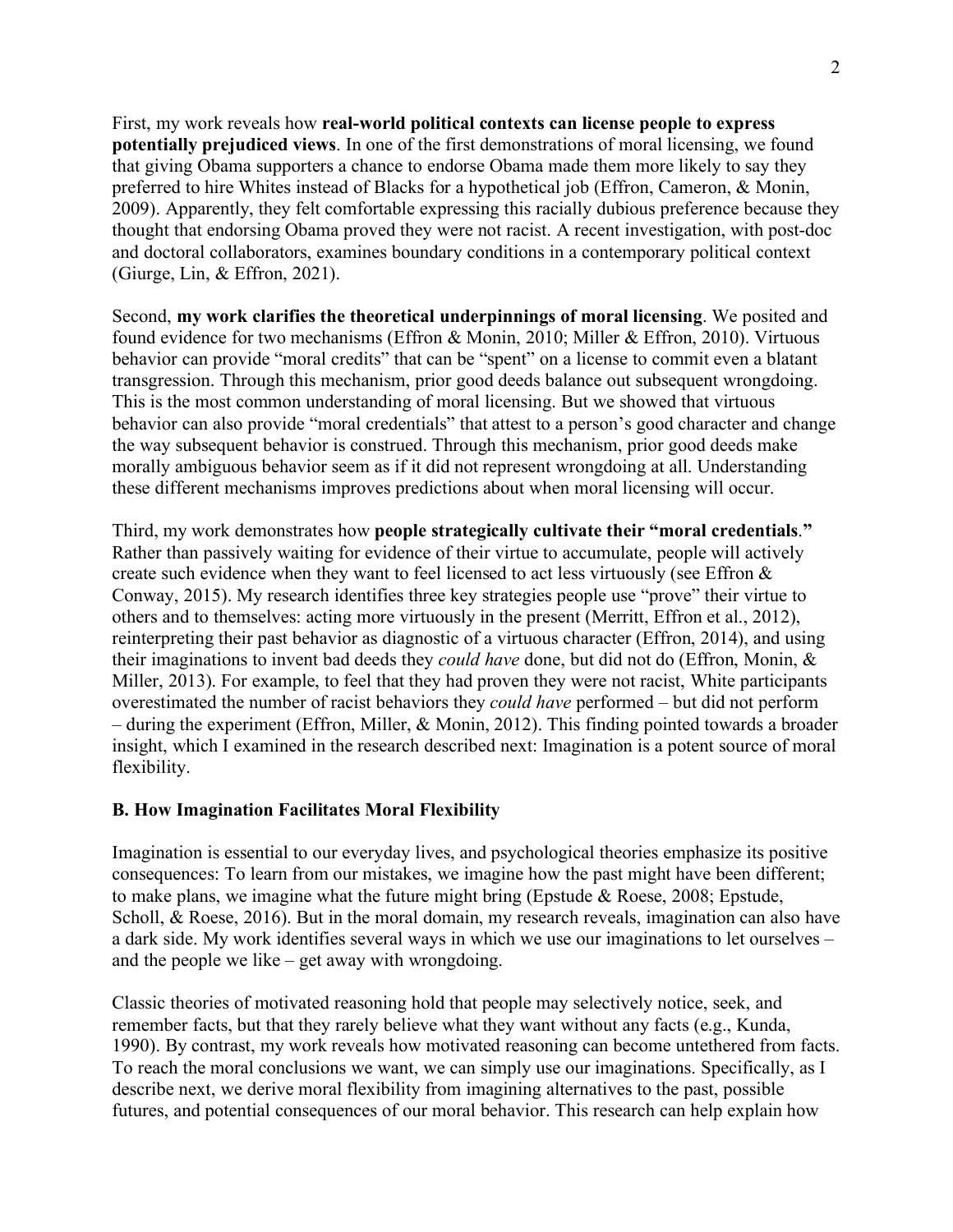leaders get away with dishonesty in our "post-truth world," as I have discussed in a *New York Times* Op-Ed (Effron, 2018b) and various press interviews (e.g., with the *Washington Post*).

*1. Imagining alternatives to the past.* When Donald Trump's administration faced criticism for falsely claiming that his 2016 inauguration was the best-attended in history, the administration responded by suggesting that attendance *would have* been higher if the weather had been nicer. Logically, this response does not make the falsehood true. *Psychologically*, however, it might make the falsehood feel subjectively closer to the truth, and thus less unethical to tell. More generally, **imagining how a lie** *could have been true if circumstances had been different* **may make the lie seem less unethical to tell**. Three experiments support this hypothesis – especially when lies align with people's politics (Effron, 2018a). The reason, the data suggest, is that people have an easier time imagining a lie if it aligns with their politics, even when they acknowledge the lie is false. These results demonstrate how our ability to imagine alternatives to the past (i.e., *counterfactual thinking*) grants us the moral flexibility to excuse the lies we like. Partisans may disagree about the morality of telling a particular lie – not because they disagree on whether it is true, but because they disagree on whether it *could have been* true.

Counterfactual thinking also grants us the moral flexibility to dismiss criticism we do not want to hear. People will dismiss criticism as hypocrisy if the critic has displayed double standards. For example, if a manager reprimanded you for speaking too much during a meeting, you would probably think it was hypocritical if the manager declined to reprimand colleagues who had spoken even more. But what if none of your colleagues spoke more than you? You might still perceive hypocrisy if you imagined that the manager *would have* declined to reprimand your colleagues *if* they had spoken more. In other words, **people may dismiss criticism as hypocritical when they imagine the critic** *would have* **displayed double-standards if given the chance**. Three experiments, led by my Ph.D. student Beth Anne Helgason, find evidence for this *counterfactual-hypocrisy effect*, and demonstrate how it leads political partisans to condemn critics of the leaders they support (Helgason & Effron, revise and resubmit-a). In-progress research examines how this effect interferes with workers learning from criticism in organizational settings.

These projects suggest that, to support the moral conclusions we want to reach, we need not rely on what it actually true in the present; we can simply imagine how the past might have been. As the next section illustrates, we can also imagine what the future might bring.

*2. Imagining possible futures.* Theranos CEO Elizabeth Holmes raised over \$700 million by falsely claiming to have invented a new medical technology (Carreyrou, 2018). The technology did not actually exist, but perhaps the people who knew about her dishonesty were willing to look the other way because they imagined the technology *might* exist in the future. As Holmes predicted, "We will fail over a thousand times till we get this thing to work, but we will get it on the 1,001st time" (Parloff, 2014). More generally, **people may find a lie less morally problematic when they imagine how it** *might* **become true in the future**. Five experiments support this hypothesis (Helgason & Effron, revise and resubmit-b). In one, MBA students considered a friend who, despite actually knowing nothing about financial modeling, falsely claimed expertise in financial modeling on his CV. Students found the friend's lie less unethical when they were asked whether they thought he would take a financial modeling course in the future. Apparently, imagining how he *might* acquire some knowledge of modeling made his lie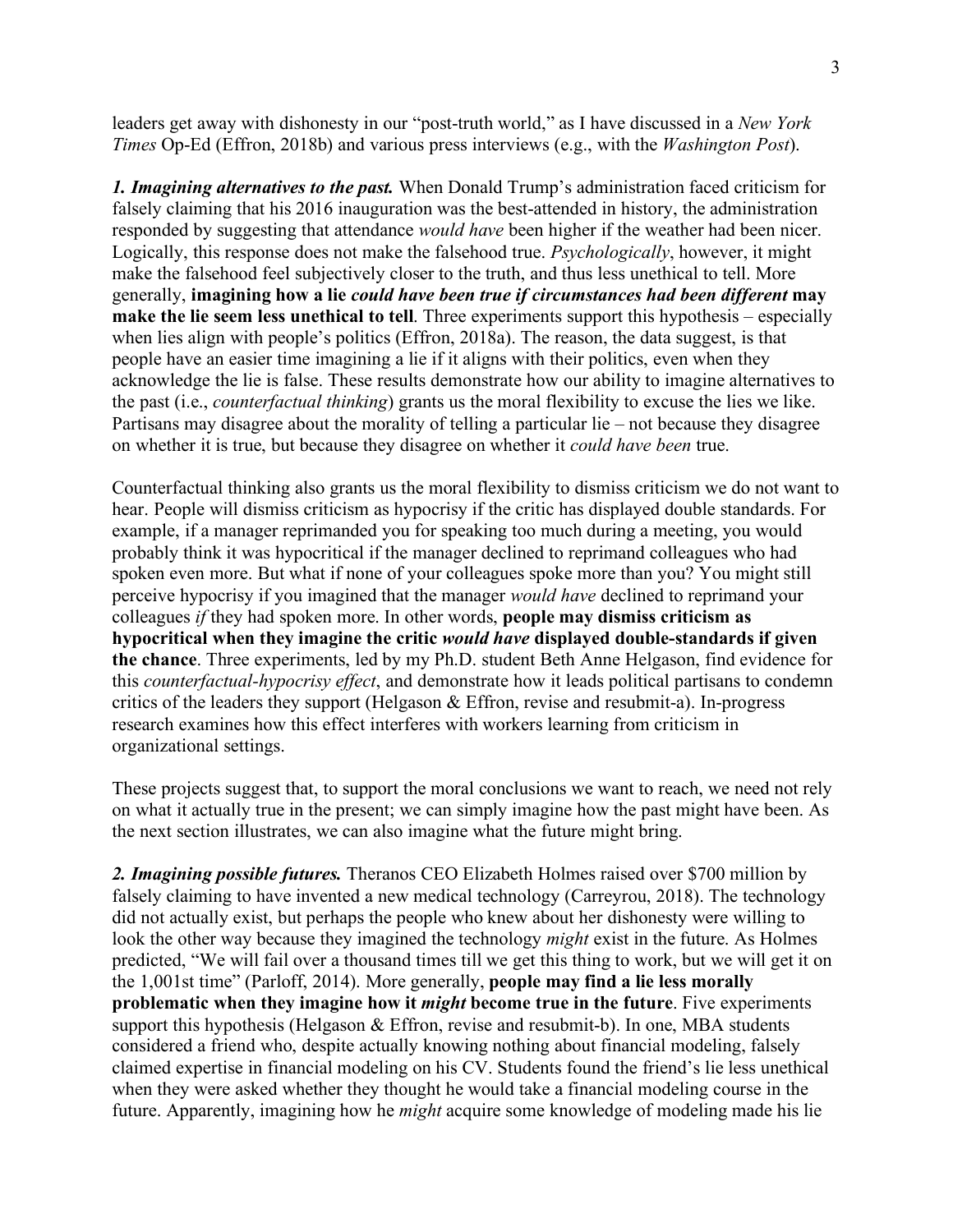seem more excusable – without, of course, actually making it true. This effect was particularly pronounced when people were motivated to excuse the lie, because such motivation made it easier for them to imagine that the lie would eventually become true. Our capacity to imagine the future as we want gives us the flexibility to reach the moral conclusions we prefer.

In other research, I have examined how imagining the future can motivate people to cheat. Consider a worker faced with a series of opportunities to get away with overbilling clients. To decide what to do, she might imagine how guilty she would feel in the future if she overbilled – or how regretful she would feel if she missed the chance to make money by overbilling. My colleagues and I predicted that she would imagine more regret on her "last chance" to overbill. Our four studies show that **when people face a series of opportunities to cheat, they are most likely to cheat at the end to avoid regret** (Effron, Bryan, & Murnighan, 2015). In one experiment, we hired hundreds of research assistants over the Internet, explained that we would pay them based on how long they reported spending on each of several tasks, and surreptitiously measured how long they actually took. Regardless of whether we gave them 7 or 10 tasks to complete, they overbilled us more for their last task than for earlier tasks. Other results support our explanation based on anticipated regret, and rule out the possibility that people worry less about getting caught or have less self-control on the last cheating opportunity. Organizations with limited resources to monitor employees' honesty might be advised to deploy such resources when cheating is most likely: at the end of a series of cheating opportunities.

*3. Imagining the impact of our good deeds.* Thus far, I have focused on how our imaginations give us the moral flexibility to excuse the lies we like, to condemn the critics we dislike, and to succumb to temptations to cheat. In other work, I examine how we use our imaginations to inflate the positive consequences of our good deeds. How virtuous should a person feel for donating \$100 to charity? To answer this question, the person might imagine how the donation will help the charity, or imagine what others might think about the donation. Such imagination, my research suggests, is likely to help the person feel more virtuous than perhaps they deserve.

One project finds that **people imagine an identical charitable behavior will do more good when they perform it than when others perform it**. For example, participants thought their own \$100 donation could buy more books for poor children and save more endangered animals than another person's \$100 donation could (Polman, Effron, & Thomas, 2018). Another project suggests that, **to reassure themselves about their moral standing, people will imagine that their behavior has proven their morality to others**. For example, participants overestimated how generous they would seem to others for donating \$0.50 to the Red Cross – but only in an experimental condition that motivated them to feel moral (Effron, 2014). These two projects suggest that, when reflecting on their good deeds, people can make mountains of morality from molehills of virtue. In this way, imagination may give us the flexibility to feel moral despite engaging in only minimally virtuous behavior.

#### **C. How Repetition Facilitates Moral Flexibility**

Our behavioral history and our imaginations are not the only sources of moral flexibility. In a new series of projects, I examine how **social media may be facilitating moral flexibility by repeatedly exposing us to the same information**. With these projects, I aim to contribute to the public discourse about misinformation and digital ecosystems (for example, I have discussed this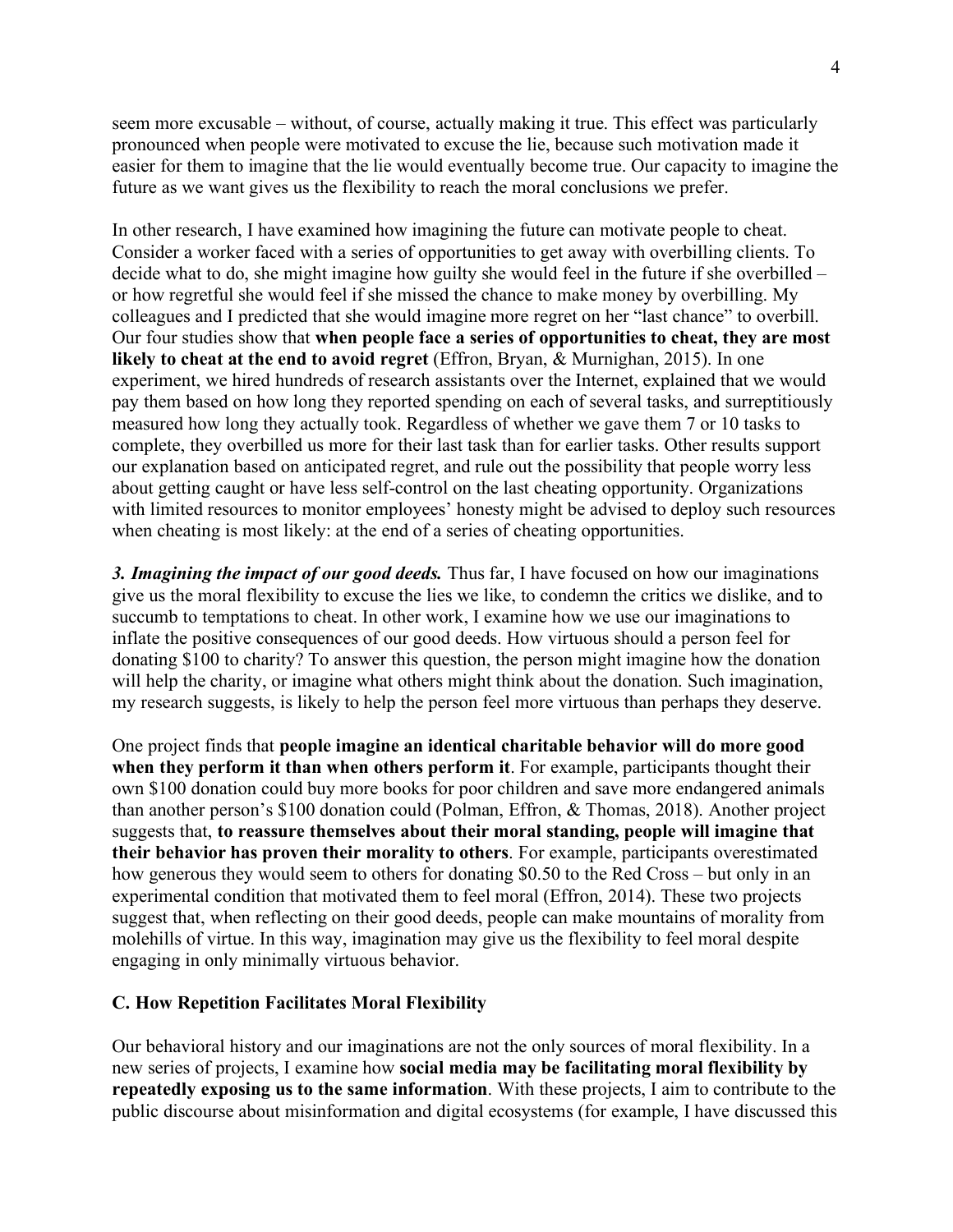work in a presentation to the Australian Government's Department of Finance, in a live TV interview on MSNBC, and with reporters for outlets such as *The Washington Post, Vox, Forbes,*  and the Japanese daily *Asahi Shimbun*).

The spread of "fake news" on social media can damage organizations' reputations, undermine public health efforts, and erode the foundations of democracy. When a fake-news headline "goes viral," the same person is likely to encounter it multiple times. We find that **people think a piece of fake news is less unethical to share if they have seen it before**, which leads them to be more likely to share it themselves (Effron & Raj, 2020). Our results show that even though our research participants did not *believe* the fake news, repeated encounters with it made them more inclined to *excuse* it. Despite thinking that spreading misinformation is unethical in general, people may think it is less unethical to spread a specific piece of misinformation after repeated exposure to it. The concerning implication beyond social media is that leaders can reduce the moral condemnation for dishonesty simply by repeating their lies – even if no one believes them.

People's tendency to judge misinformation less harshly after repeated exposure to it represents one example of a broader phenomenon I call the *moral-repetition effect*. Fake news is not the only type of content that "goes viral." Accurate reports about corporate scandals, leaders' ethical lapses, and other transgressions can spread fast and far through social media, continuous news coverage, and gossip. When such reports do spread, the same person is likely to hear about the same transgression multiple times. Seven recent experiments reveal that **people judge the same transgression as less unethical if they have heard about it before** (Effron, under review). I find evidence that this moral-repetition effect occurs because wrongdoings provoke less negative affect when they are familiar, and negative affect influences moral condemnation. Accordingly, encouraging people to base their moral judgments on reason, rather than on emotion, leads them to condemn a transgression just as harshly regardless of whether they have seen it before. In this context, careful thinking reduces moral flexibility.

A **longitudinal field experiment**, led by Ph.D. student Raunak Pillai, shows that **the moralrepetition effect can occur in naturalistic settings** (Pillai, Fazio, & Effron, in preparation). People frequently encounter descriptions of wrongdoing while checking their smartphones. To simulate this experience, we text-messaged descriptions of different wrongdoings to participants over a two-week period, randomizing the number of times we sent each message. Replicating the moral repetition effect, the more messages we sent about a particular wrongdoing, the less unethical participants ultimately found the wrongdoing.

My research on repetition and moral flexibility makes **three key theoretical contributions**. First, the project on fake news highlights that misinformation spreads not only because people fail to distinguish between fact and fiction (Pennycook et al., 2021), but also because their moral judgments about misinformation are flexible. Thus, interventions to fight our current "infodemic" of misinformation should aim to make fake news seem more unethical, not just less believable. Second, whereas much research emphasizes how social media amplifies moral outrage (e.g., Crockett, 2017), my work demonstrates how social media will sometimes dampen such outrage. When a social-media post describing wrongdoing "goes viral," many different individuals will see it and become outraged; but at the same time, a single individual may repeatedly encounter it, and thus become less outraged. In this way, my work highlights a tension between individual and collective outrage. Third, this work offers a new perspective on moral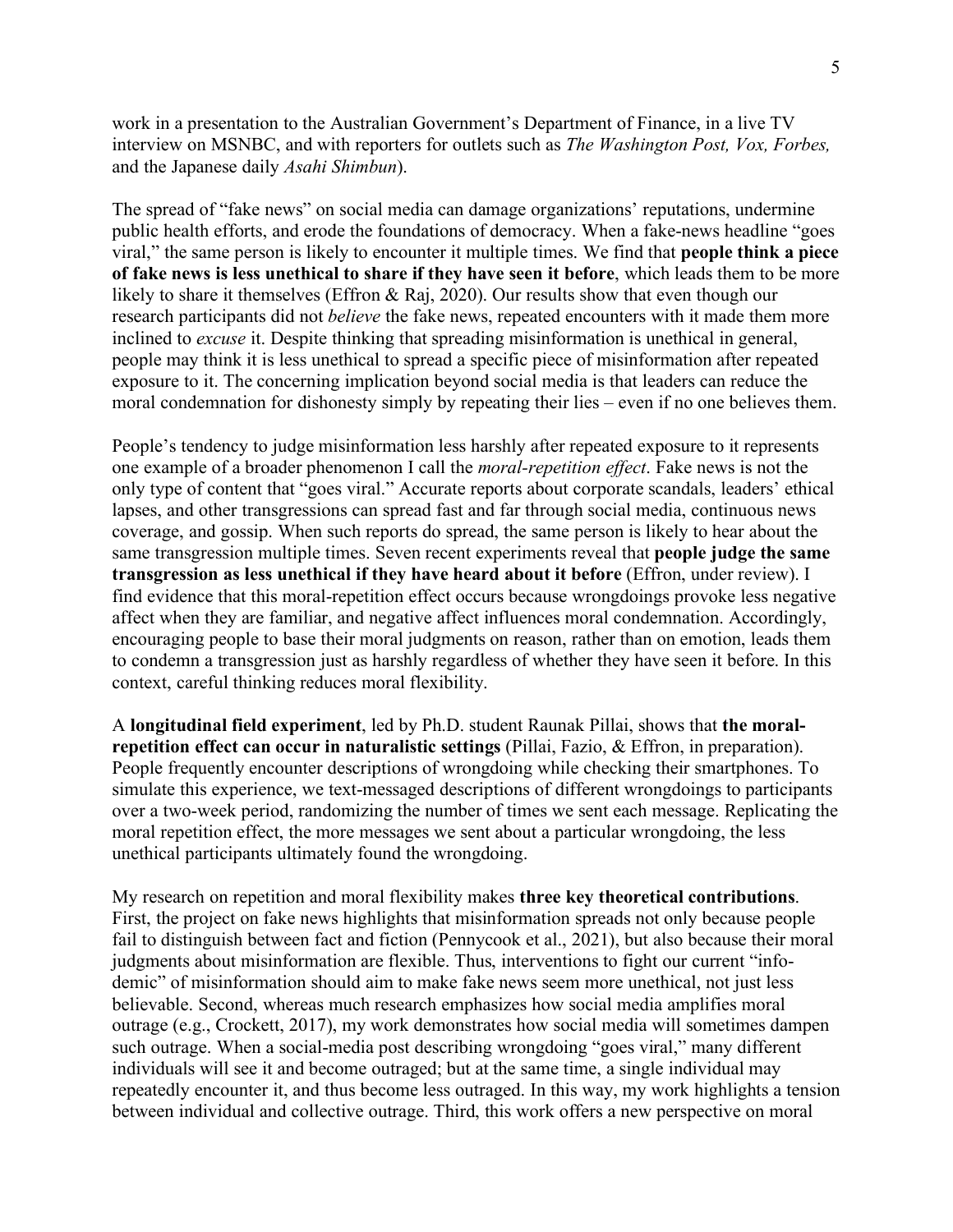flexibility. My earlier research examined varieties of moral flexibility that require mental effort. For example, such flexibility involved reflecting on one behavioral history, imagining counterfactual pasts, or predicting possible futures. By contrast, the moral-repetition effect demonstrates how our reliance on emotion can lead us to reach different moral conclusions in different situations. Moral flexibility need not require mental effort.

### **D. How Other People Facilitate Our Moral Flexibility**

As with much micro-OB research on behavioral ethics, the work I have reviewed thus far adopts an individual-focused perspective on moral flexibility. A person's capacity for moral flexibility, I have argued, depends on how they have behaved in the past, what they can imagine, and what stimuli they have repeatedly encountered. In ongoing work, however, I have been examining how **people also derive moral flexibility from their social context** – the groups, organizations, and societies in which they hold membership. Thus far, this research has highlighted three ways in which we look to others to facilitate our moral flexibility: We are more likely to let ourselves and others off the hook for prejudice if we hold membership in a tightly-knit group; we think "everybody else is doing" is a better justification when we are inclined to excuse unethical behavior; and we use socio-historical events, like elections, to justify expressing "politically incorrect" views. Together, this research demonstrates the importance of considering the social aspects of moral flexibility.

*1. Membership in a tightly-knit group or organization.* Are White Americans better characterized as a unified group with a shared history and common political interests – or as a large number of subgroups from different regions and backgrounds with divergent interests? What about Christians, or EU-members? The answers are of course subjective; the same demographic group can seem like a cohesive, unified *entity* whose members pursue common goals and have similar characteristics (an *entitative* group) or it can seem like a loose-knit collection of independent individuals who have little in common (i.e., a *less-entitative* group). The degree to which people perceive a demographic group as entitative will vary among individuals and across historical contexts, and can be influenced by political rhetoric. These perceptions matter for intergroup relations. Whereas prior work shows how seeing an *outgroup* as entitative can stoke stereotyping and prejudice, our work reveals that viewing an *ingroup* as entitative can increase people's comfort expressing such prejudice. That is, **membership in a highly cohesive group licenses people to publicly express the anti-outgroup prejudices they privately hold**. In one of our eight studies, describing Christians as a highly entitative group increased Christian participants' expression of anti-Muslim attitudes – but only if participants were likely to already privately harbor such attitudes (Effron & Knowles, 2015).

We find evidence for two explanations (Effron, Kakkar, & Knowles, 2018). First, people think prejudice is less illegitimate if it is expressed by a member of an entitative group. Specifically, prejudice expressed by entitative-group members is more likely to seem motivated by an understandable desire to defend group interests (e.g., "I don't like them because they are taking our jobs") than by irrational hatred (e.g., "I don't like them because they are inferior"). This is because group members more clearly have common interests to defend when the group seems like a single entity. Second, members of entitative groups may anticipate that their prejudice will be blamed on their group rather than on themselves. This is because group members are assumed to have more power to influence each other's behavior when they appear to be a unified entity.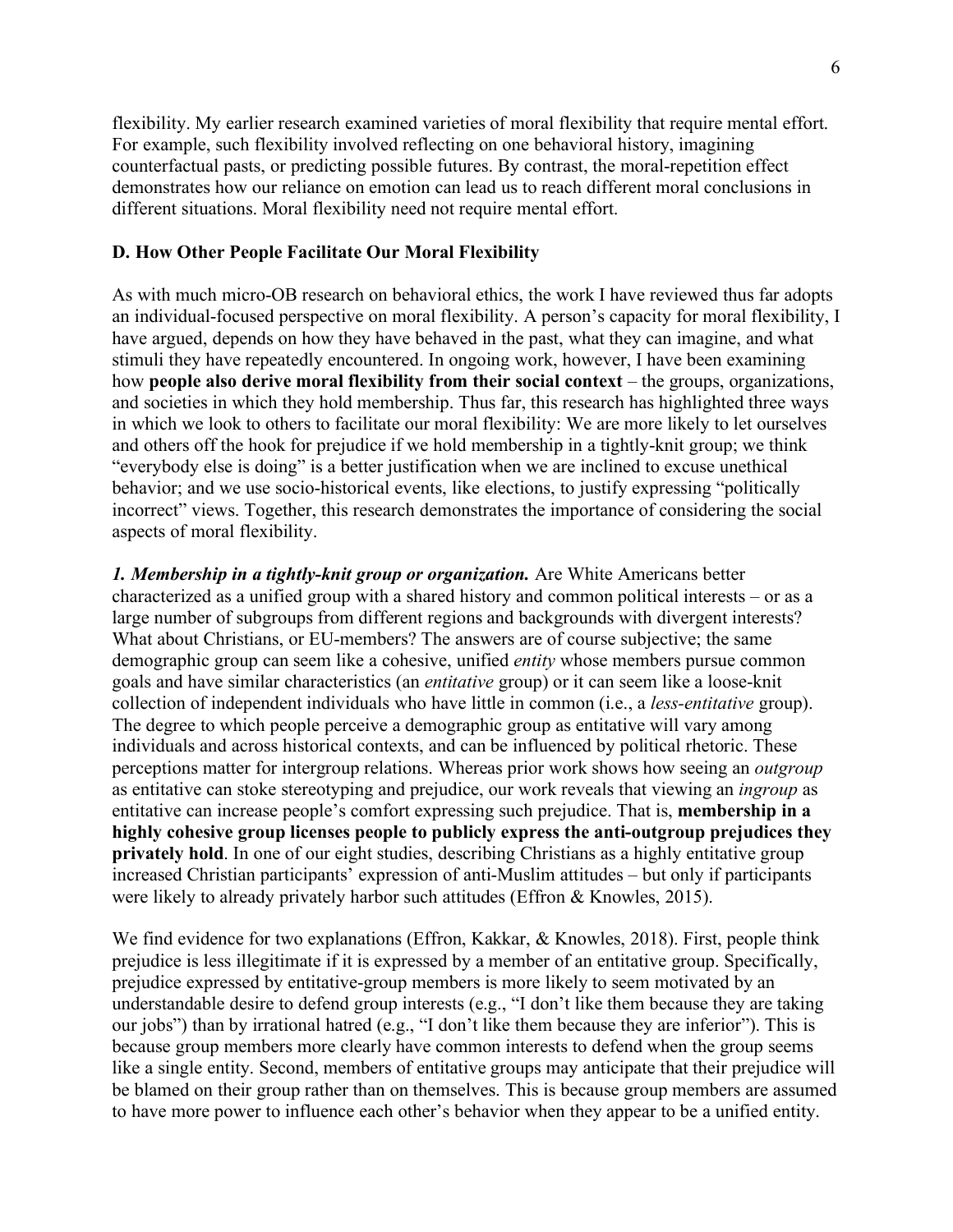In more recent work, my colleagues and I examine the **consequences of characterizing business organizations as unified entities**. For example, Uber could highlight that its technology coordinates its drivers' behavior, creating a highly entitative group of employees – or it could frame its technology as merely matching consumer with drivers, who form a looselyknit, non-entitative group of contractors. In two field surveys and four experiments, we find that presenting Uber and other business organizations as highly entitative increases consumers' attraction for it, but also increases the blame consumers assign to senior leaders when one of the organization members transgresses (Effron, Kakkar, & Cable, under 2nd round review). Moving beyond scholarly debates about whether theories *should* treat an organization as a unified entity (e.g., King, Felin, & Whetten, 2010), these results demonstrate the importance of understanding what happens when the public *does* perceive an organization as a unified entity.

2. Others' wrongdoing. The research just described highlights group membership as a source of moral flexibility. Others' wrongdoing is another source. The field of behavioral ethics has long highlighted how people can cross the ethical line by "following the crowd" (see Moore & Gino, 2013). But how much do people think that "following the crowd" justifies wrongdoing? The answer may depend on whose perspective they take. Experiments led by my current Ph.D. student Julia Langdon find that the more perpetrators there are who harm a victim, the less unethical people think the harm is – but especially if people take the perspective of one of the perpetrators (Langdon, Effron, & Berman, in progress). **"Everyone else is doing it" may seem like a better justification for crossing the ethical line when you are sympathetic to someone**  who crossed it. In this way, others' behavior can grant people the flexibility to selectively excuse wrongdoing.

*3. Socio-historical events.* People can also derive moral flexibility from socio-historical events in their society, such as elections. Such events can signal or create new social norms, and can thus change the way we are willing to behave. For example, my colleagues and I reasoned that Americans might interpret the 2016 election of Donald Trump over Hillary Clinton as a signal about how their fellow citizens thought about gender in America. An exploratory study – led by Ph.D. student Oriane Georgeac – surveyed over 2,000 voters and found that **Trump supporters expressed more sexism in the two weeks after Trump's election compared to the two weeks before it** (Georgeac, Rattan, & Effron, 2019). We speculated that Trump's supporters may have interpreted his election as a repudiation of "political correctness," which gave them the flexibility to express views about gender they had previously kept to themselves.

## **II. How Do People Respond to Moral Flexibility in Others?**

Whereas my primary stream of research examines how people grant themselves moral flexibility, my secondary stream examines how people respond to others' moral flexibility. Organizational life is ripe for such flexibility (Brunsson, 1989; Pfeffer, 1981). Bureaucratic barriers may prevent top leaders from enacting their espoused ideals, middle managers may have incentives to prioritize different ethical concerns when dealing with different stakeholders, and employees may feel obligated to uphold values at work that they transgress in their personal lives. When and why do people condemn such inconsistencies as hypocrisy? This question is important because hypocrites attract moral condemnation, undermine trust, and de-motivate work performance (see Effron, O'Connor, Leroy, & Lucas, 2018).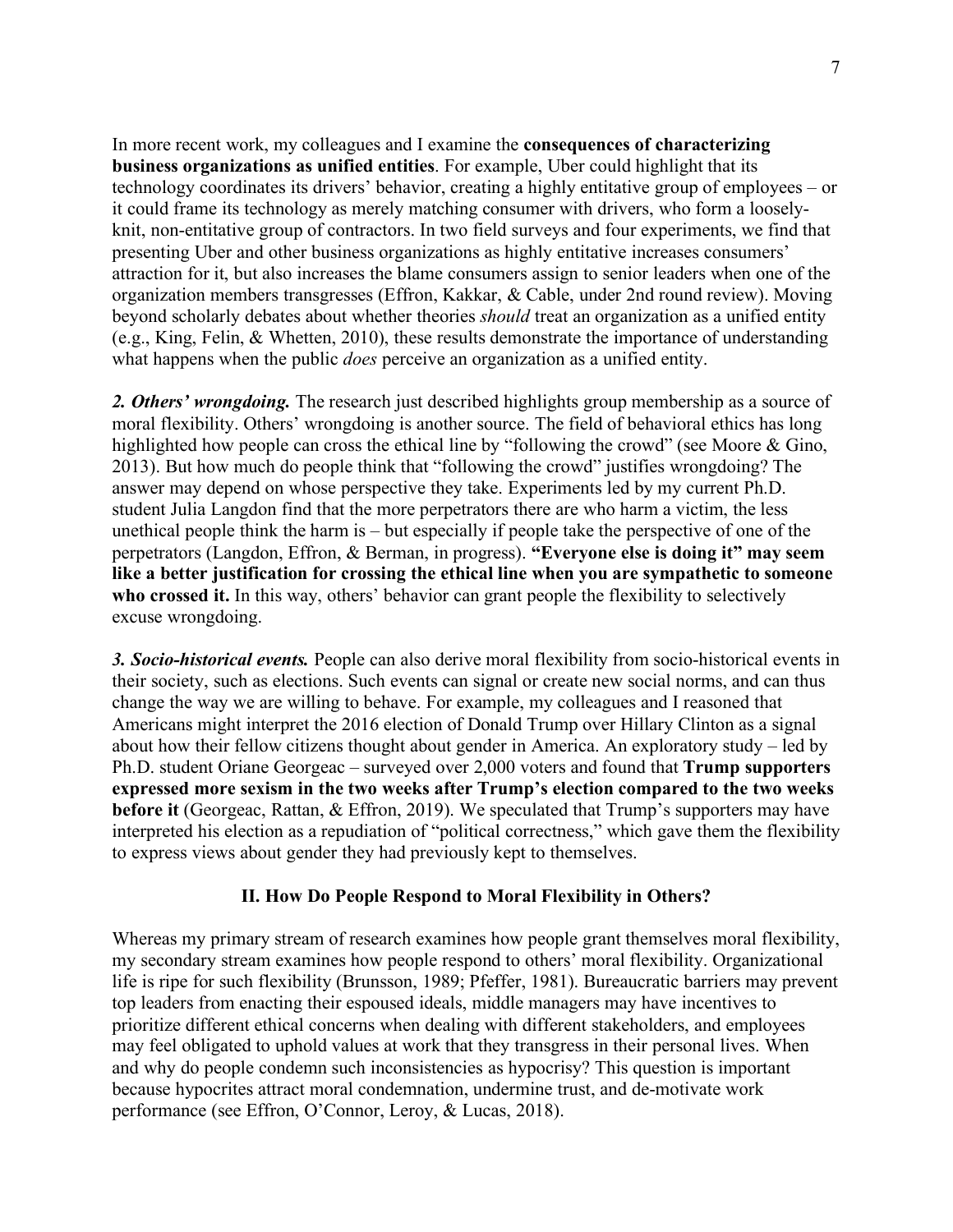The prevailing view in organizational behavior is that laypeople equate hypocrisy with "failing to practice what you preach" (Simons, 2002). However, my colleagues and I argue that this view neglects to consider how people subjectively interpret inconsistency. We theorize that people will perceive an actor as hypocritical only if they interpret the actor's behavior as a claim to an *undeserved moral benefit* (Effron, O'Connor, et al., 2018). "Moral benefits" are privileges that society grants to people who have earned them through virtuous behavior and good character. Such benefits include the right to appear and to feel moral, to judge others' morality, and to influence others' moral behavior. Hypocrites are individuals we perceive as enjoying these benefits even though they lack the moral character or behavioral track record to deserve them. Thus, **"failing to practice what you preach" is neither necessary nor sufficient to receive condemnation for hypocrisy**, as the research below demonstrates.

## **A. Inconsistency Without Hypocrisy**

Failing to practice what you preach need not seem hypocritical. Suppose a manager once had an affair with a subordinate, and now advises a colleague to avoid romantic relationships in the office. We find that people perceive the manager as hypocritical – unless he was caught and punished for the affair. More broadly, **people think it is legitimate to preach against a misdeed you used to practice – as long as you suffered for committing the misdeed** (Effron & Miller, 2015). We find that suffering makes the preaching appear more righteous than selfrighteous – that is, more like a genuine attempt to help people avoid one's mistakes rather than a hypocritical attempt to appear more virtuous than you are.

**Culture also shapes whether people interpret inconsistency between words and deeds as hypocrisy**. Specifically, failing to practice what you preach receives a harsher moral penalty in cultures where people interpret preaching as an attempt to appear virtuous than in cultures where they interpret preaching as an attempt to help others. We find evidence for this claim in three experiments and a multi-organizational field study with participants from 46 nations (Effron, Jackman, Markus, Muramoto, & Muluk, 2018). In cultures that promote individualism/independence, transgressions spark harsher moral condemnation and greater distrust if they are inconsistent with the values the transgressors themselves have preached. However, this "inconsistency penalty" is smaller in cultures that promote individualism/interdependence, where we find that preaching tends to be interpreted as more helpful than self-serving. Our findings highlight the potential for cultural misunderstandings and conflict surrounding issues of alleged hypocrisy in multinational organizations.

# **B. Hypocrisy Without Preaching**

The work just described illustrates how people can fail to practice what they preach without seeming hypocritical. Other work shows how people can seem hypocritical without preaching anything. Participants in one of our experiments evaluated a job candidate who interned at a marketing firm two summers ago, and who had recently been ticketed for reckless driving. When the firm happened to run a safe-driving campaign, compared to an unrelated campaign, participants thought his reckless driving was more problematic, found him less moral, said that he deserved a lower starting salary, and were less likely to recommend hiring him. Apparently, his tenuous association with a safe-driving cause was enough to make him seem hypocritical for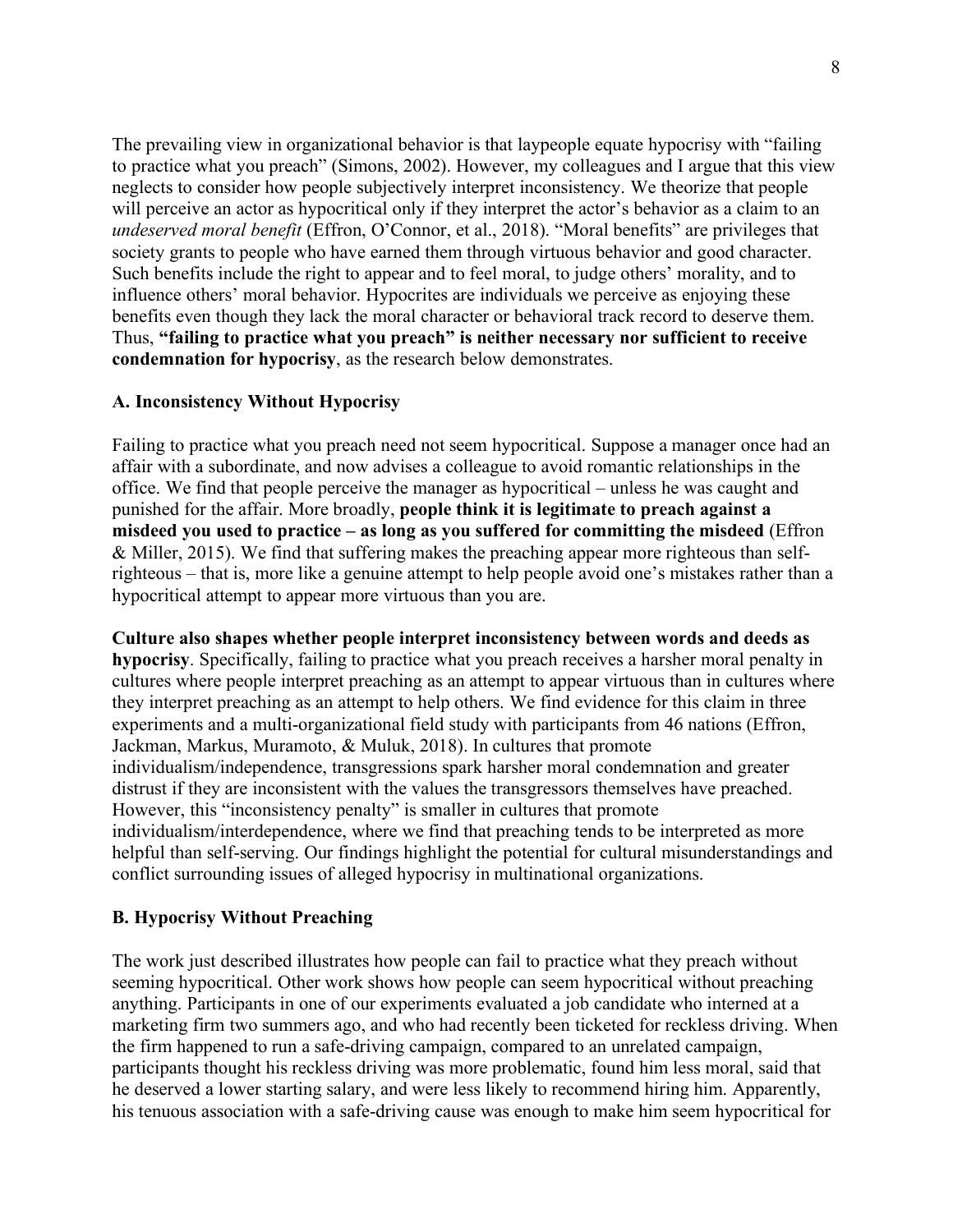driving recklessly, even though he had never preached about safe driving. More generally, being associated with a virtuous cause confers the moral benefit of appearing virtuous; thus, if someone undermines a cause with which they are associated, they will seem hypocritical for claiming a moral benefit they do not deserve. As a result, we find in four studies, **people will be condemned for hypocrisy if they fail to practice what their** *organization* **preaches – a**  *hypocrisy-by-association effect* (Effron, Lucas, & O'Connor, 2015). The same logic may explain why **leaders can seem hypocritical when they fail to practice what their** *predecessors* **preached – an** *intergenerational-hypocrisy effect* (Lucas, O'Connor, Effron, & Berry, 2020). A current organizational leader can appear virtuous by dint of her association with the values espoused by the organization's previous leader, even if the current leader never espoused those values herself. Violating those same values can thus make the current leader seem hypocritical for appearing more virtuous than she is.

## **C. Hypocrisy Without Appearing Virtuous**

The examples of hypocrisy just discussed involved individuals who were perceived as falsely signaling their virtue to others. However, challenging a recent theoretical account of hypocrisy (Jordan, Sommers, Bloom, & Rand, 2017), we argue that sending false virtue signals is not necessary to seem hypocritical, because appearing virtuous to others is not the only moral benefit a person can claim (Effron, O'Connor, et al., 2018). *Feeling* virtuous is a moral benefit, and thus must be earned through truly virtuous behavior or character. Consider a tobacco executive whose job it is to encourage smoking, but who secretly and anonymously donates to a cause that fights tobacco addiction. Although the executive appears *less* virtuous in public than he acts in private, participants still found him hypocritical because they interpreted his secret donation as an attempt to assuage his guilt. That is, they thought the executive was trying to purchase the moral benefit of a clean conscience without having adequately atoned for harming public health. Seven experiments reveal that **even if leaders do not** *appear* **more virtuous than they are, they still risk condemnation for hypocrisy if they seem to** *feel* **more virtuous than they deserve** (O'Connor, Effron, & Lucas, 2020).

## **D. Implications of Hypocrisy Findings**

In addition to advancing theory, my hypocrisy research has important practical implications. First – as I have discussed in interviews for the *Financial Times, The Associated Press, The Atlantic,* and *BBC News* – it helps predict and explain why leaders sometimes get away with failing to practice what they preach, and sometimes face public condemnation. Second – as I discuss in my teaching – leadership courses and popular-press books may have overstated the importance of keeping one's words and deeds perfectly aligned. The most-negative organizational consequences of leaders "saying one thing but doing another," I argue, emerge when followers attribute such inconsistency to hypocrisy. Thus, understanding what "counts" as hypocrisy can thus help leaders know when it is crucial act consistently – and when they can instead change course for legitimate reasons without undermining their credibility.

#### **III. Future Directions**

I plan to expand my research in several new directions. Below, I discuss nascent lines of work about how advice can corrode ethical decision-making, how moral flexibility can facilitate the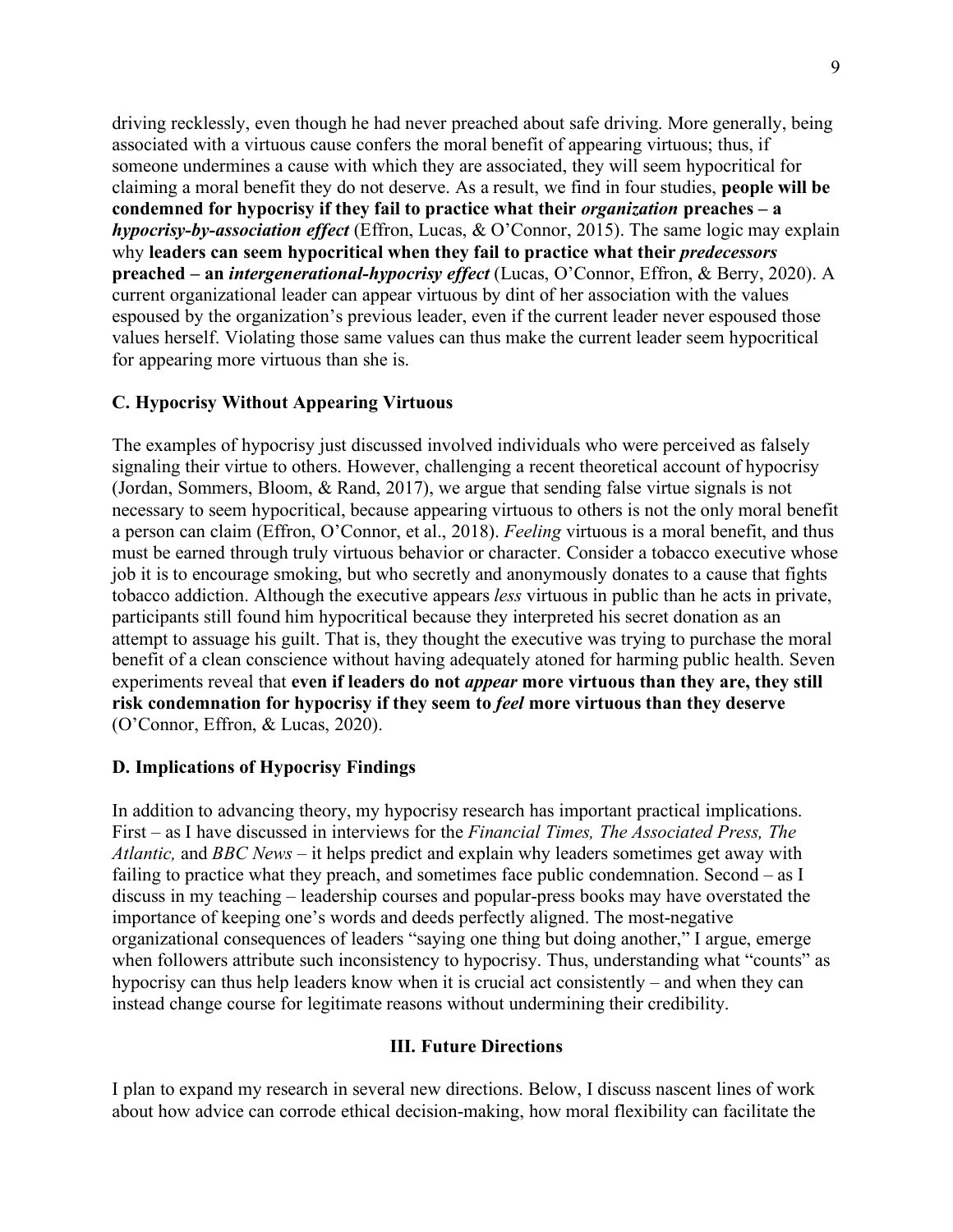spread of misinformation, and how hypocrisy aversion can be prevented from inhibiting moral action. As I explain, **these lines of work focus not only on identifying sources of moral flexibility, but also on designing interventions to promote more-ethical behavior**.

In pursuing these lines of work, I hope to **partner with more organizations to conduct field research**. I have previously consulted to Airbnb and a regional police force about designing experiments to reduce racial discrimination and dishonesty in their organizations. I am currently in conversation with a large, international bank about running field studies on ethical advicegiving, and I hope to collaborate with tech firms to test anti-fake-news interventions. To facilitate such research and collaborations, my LBS colleagues and I **recently applied for a 10-year, £10 million grant from the Leverhulme Trust; ours is one of nine short-listed applications awaiting a funding decision.**

# **A. (Un)Ethical Advice**

One future direction will examine the moral psychology of advice. In a recent paper, we examine **when advisors will choose to disclose personal relationships that create conflicts of interest** (Effron & Raj, 2021). A new line of work, led by my Ph.D. student Beth Anne Helgason, will examine **how advice can corrode ethical decision-making**. Advice can improve the quality of decisions – but it may also license people to succumb to unethical temptations, for three reasons: people may strategically *seek* advice that justifies succumbing, people may be more likely to *follow* advice if it urges them to succumb (Helgason & Effron, 2020), and people may feel social pressure to *give* advice that licenses others to succumb. In short, advice can give people the moral flexibility to feel justified crossing the ethical line. In testing these ideas, our planned research will develop techniques to help people to give, seek, and take more-ethical advice.

# **B. The Moral Psychology of Misinformation**

To fight the spread of misinformation, technology companies and social scientists are developing interventions to help people distinguish fact from fiction (see Lazer et al., 2018; Pennycook et al., 2021; van der Linden, Leiserowitz, Rosenthal, & Maibach, 2017). My research on fake news, described earlier, suggests that this approach may be insufficient, because sometimes people find it morally acceptable to spread misinformation that they know is false. Thus, interventions need to target not only people's beliefs about what is true, but also their moral judgments about what is right. Kickstarted by an **\$85,000 grant from the Center for the Science of Moral Understanding**, I have recently begun a research program investigating **when and why people think misinformation is morally acceptable to spread, and what can be done about it**. Preliminary experiments find that encouraging careful thinking about morality – i.e., *moral deliberation* – reduces people's inclination to share news about business, politics, and health that they know is fake (Effron, Shulman, & Chan, in progress). My students and I are now designing follow-up studies to test how well this intervention could scale on social media.

Subsequent work will test two key theoretical ideas. The first is that people will find misinformation less unethical when it feels easy to cognitively process – whether because of its presentation format, its familiarity (Effron & Raj, 2020), or its alignment with one's ideology. Support for this idea would unite previous findings about misinformation and morality into a single theoretical framework, and suggest new interventions for reducing its spread. For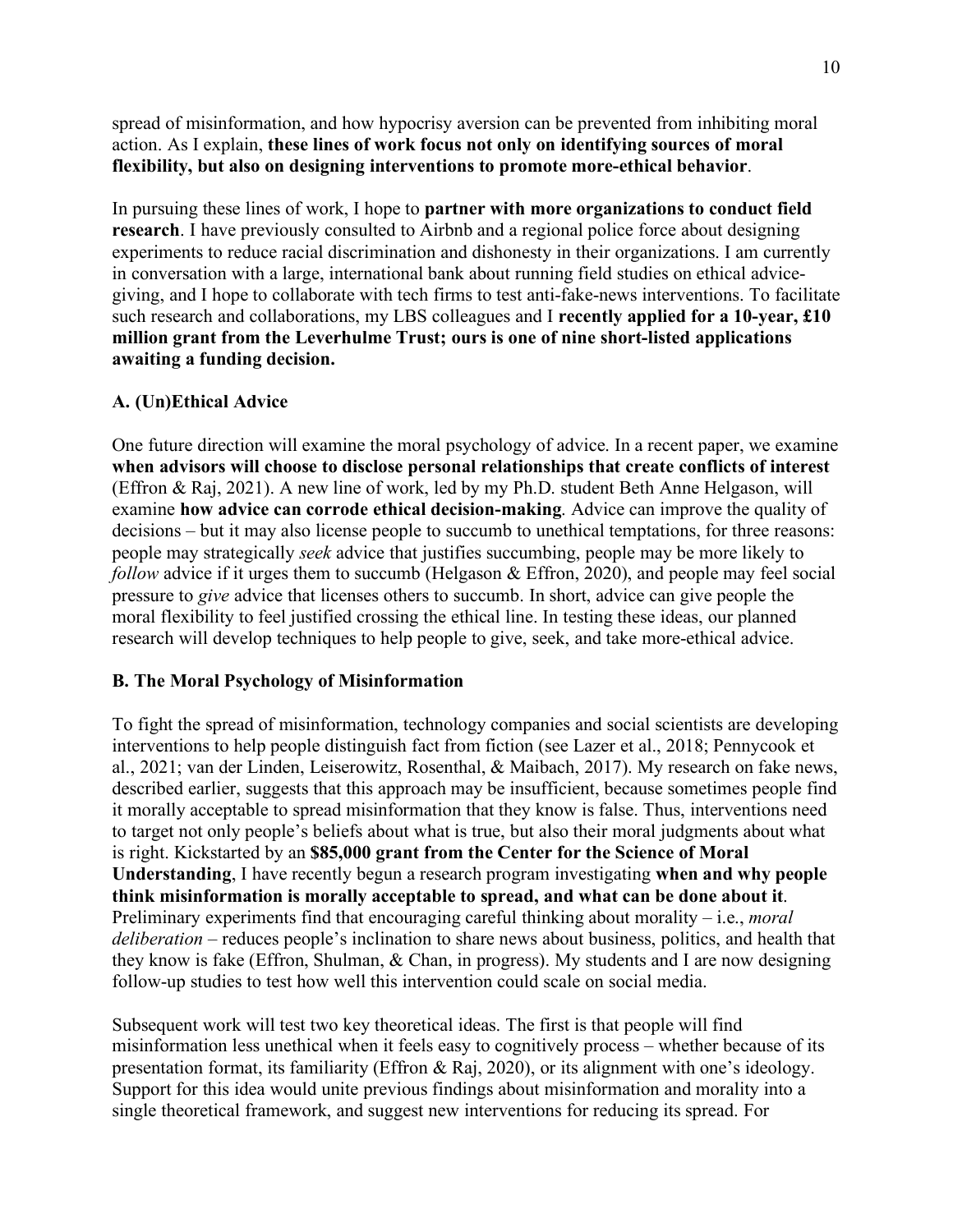example, social media companies could present fact-checked falsehoods in fonts or formats that make them feel more difficult to cognitively process.

The second idea is that, to excuse the lies they like, people will strategically shift their standards for what constitutes misinformation. When people are motivated to *condemn* a falsehood, they may focus on how its *verbatim details* are false. For example, Brexit opponents took issue with the pro-Brexit campaign's false claim that the U.K. was sending the E.U. £350 million each week. But when people want to *condone* a falsehood, they may focus on how it conveys a general message, or *gist*, that is true. Some Brexit supporters defended the false claim on the grounds that E.U. membership cost *too much*, despite acknowledging the cost was not literally £350 million per week. My doctoral student and I have begun to explore this idea (Langdon  $\&$ Effron, 2021), and we expect future research to reveal an underappreciated way in which misinformation fuels conflict. Even when partisans agree that a claim is factually wrong, they may disagree about whether its gist is true, and thus about whether making the claim is unethical.

#### **C. Managing Concerns with Hypocrisy**

A healthy aversion to hypocrisy can motivate people to practice the values they preach, but hypocrisy aversion also has downsides. First, it may inhibit people from taking a public stand about moral issues they care about. A business leader might decline to publicly endorse an environmental policy she privately supports, worried that her personal carbon footprint would make her seem hypocritical. Second, when leaders do fail to practice the principles they preach, they may undermine others' motivation to follow those principles. When business and political leaders travelled to Davos on private planes to discuss the climate emergency, they probably demotivated some members of the public from reducing their own carbon footprint. To avoid these two downsides, I plan to research how people's aversion to hypocrisy can be managed. For example, **how can we help people effectively champion good causes, even if they are imperfect advocates**? Ideally, advocates would perfectly embody the causes they promote, but in practice "if a spotless moral record were required to stand up for what's right, then most of us would remain seated" (Effron, O'Connor, et al., 2018, p. 73).

#### **IV. Conclusion**

We tend to hold people – especially ourselves – to different moral standards in different situations. My research reveals a number of psychological processes that enable this moral flexibility. For example, our capacity to adapt to negative emotional events leads us to condemn wrongdoing less harshly if we have heard about it before (Effron & Raj, 2020; Effron, under review); our ability to imagine the past and the future as we want allows us to excuse the lies we like (Effron, 2018a; Helgason & Effron, revise and resubmit-b); our beliefs about our ingroup can embolden us to endorse anti-outgroup prejudices that we would otherwise have compunction about expressing (Effron & Knowles, 2015); and our ability to convince ourselves of our virtuous character can make us feel comfortable crossing the ethical line (see Effron & Conway, 2015). At the same time, we have little tolerance for such moral flexibility in others if we believe that they are trying to appear more virtuous than they are  $-$  or to feel more virtuous than they deserve (see Effron, O'Connor, et al., 2018). Understanding these sources of moral flexibility can shed light on why we risk falling short of the ideals we espouse, and can point the way towards how individuals and organizations can better live up to their values.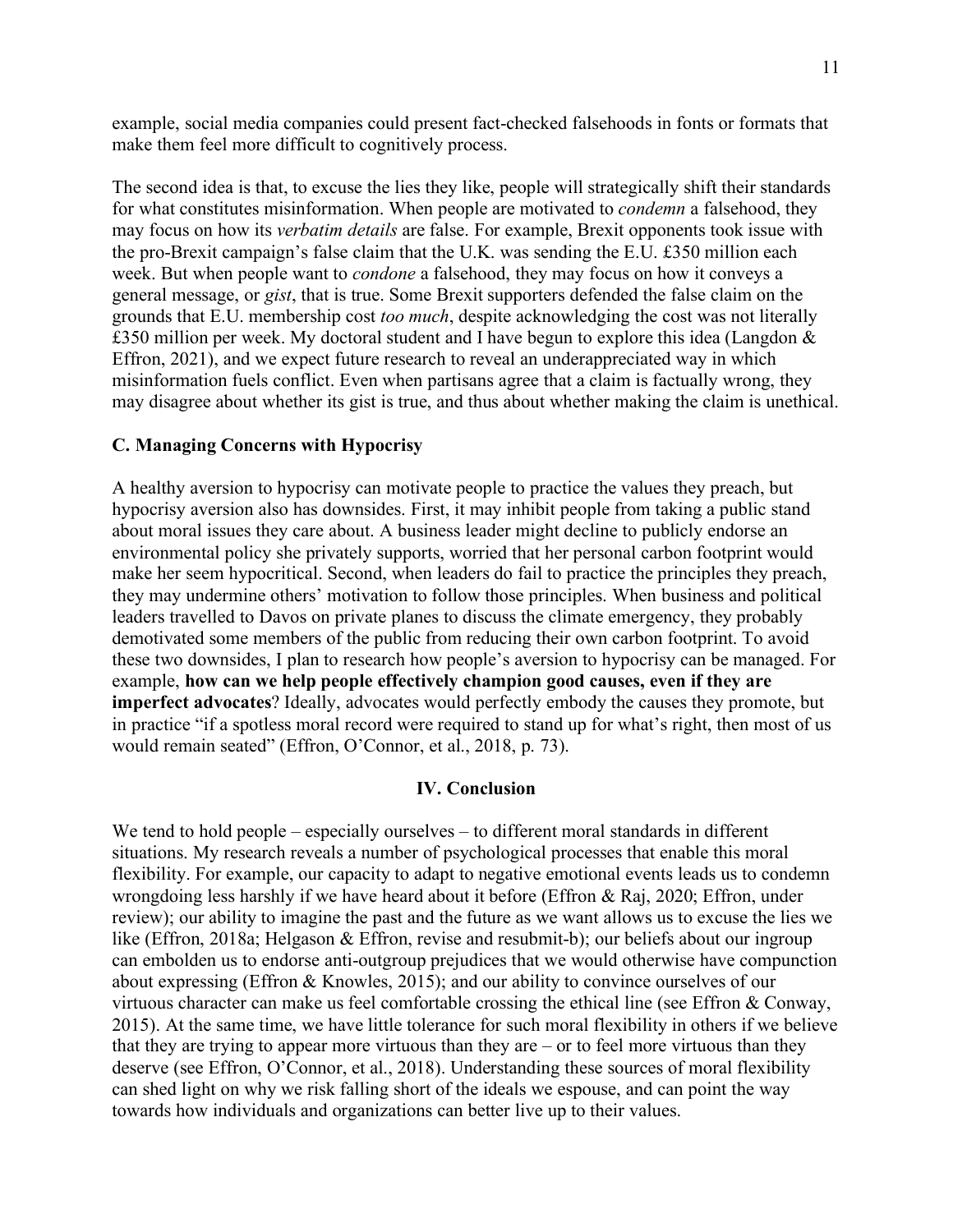#### **References**

- Brunsson, N. (1989). *The organization of hypocrisy: Talk, decisions and actions in organizations*. New York: Wiley.
- Carreyrou, J. (2018). *Bad Blood: Secrets and Lies in a Silicon Valley Startup*: Pan Macmillan.
- Crockett, M. J. (2017). Moral outrage in the digital age. *Nature Human Behaviour, 1*(11), 769-771.
- Effron, D. A. (2014). Making mountains of morality from molehills of virtue: Threat causes people to overestimate their moral credentials. *Personality and Social Psychology Bulletin, 40*(8), 972-985. doi: 10.1177/0146167214533131
- Effron, D. A. (2016). Beyond "being good frees us to be bad:" Moral self-licensing and the fabrication of moral credentials. In P. A. Van Lange & J.-W. van Prooijen (Eds.), *Cheating, corruption, and concealment: The roots of dishonesty* (pp. 33-54). Cambridge, UK: Cambridge University Press.
- Effron, D. A. (2018a). It could have been true: How counterfactual thoughts reduce condemnation of falsehoods and increase political polarization. *Personality and Social Psychology Bulletin, 44*(5), 729-745. doi: 10.1177/0146167217746152
- Effron, D. A. (2018b, April 28). Why Trump supporters don't mind his lies, *The New York Times*.
- Effron, D. A. (under review). *The moral repetition effect: Bad deeds seem less unethical when repeatedly encountered*.
- Effron, D. A., Bryan, C. J., & Murnighan, J. K. (2015). Cheating at the end to avoid regret. *Journal of Personality and Social Psychology, 109*, 395-414.
- Effron, D. A., Cameron, J. S., & Monin, B. (2009). Endorsing Obama licenses favoring Whites. *Journal of Experimental Social Psychology, 45*, 590-593. doi: 10.1016/j.jesp.2009.02.001
- Effron, D. A., & Conway, P. (2015). When virtue leads to villainy: Advances in research on moral selflicensing. *Current Opinion in Psychology, 6*, 32-35. doi: 10.1016/j.copsyc.2015.03.017
- Effron, D. A., Jackman, L. M., Markus, H. R., Muramoto, Y., & Muluk, H. (2018). Hypocrisy and culture: Failing to practice what you preach receives harsher interpersonal reactions in independent (vs. interdependent) cultures. *Journal of Experimental Social Psychology, 76*, 371- 384. doi: 10.1016/j.jesp.2017.12.009
- Effron, D. A., Kakkar, H., & Cable, D. M. (under 2nd round review). Consequences of perceiving organization members as a unified entity: Stronger attraction, but greater blame for member transgressions. *Journal of Applied Psychology*.
- Effron, D. A., Kakkar, H., & Knowles, E. D. (2018). Group cohesion benefits individuals who express prejudice, but harms their group. *Journal of Experimental Social Psychology, 79*, 239-251.
- Effron, D. A., & Knowles, E. D. (2015). Entitativity and intergroup bias: How belonging to a cohesive group allows people to express their prejudices. *Journal of Personality and Social Psychology, 108*, 234-253. doi: 10.1037/pspa0000020
- Effron, D. A., Lucas, B. J., & O'Connor, K. (2015). Hypocrisy by association: When organizational membership increases condemnation for wrongdoing. *Organizational Behavior and Human Decision Processes, 130*, 147-159. doi: 10.1016/j.obhdp.2015.05.001
- Effron, D. A., & Miller, D. T. (2015). Do as I say, not as I've done: Suffering for a misdeed reduces the hypocrisy of advising others against it. *Organizational Behavior and Human Decision Processes, 131*, 16-32. doi: 10.1016/j.obhdp.2015.07.004
- Effron, D. A., Miller, D. T., & Monin, B. (2012). Inventing racist roads not taken: The licensing effect of immoral counterfactual behaviors. *Journal of Personality and Social Psychology, 103*, 916-932. doi: 10.1037/a0030008
- Effron, D. A., & Monin, B. (2010). Letting people off the hook: When do good deeds excuse transgressions? *Personality and Social Psychology Bulletin, 36*, 1618-1634. doi: 10.1177/0146167210385922
- Effron, D. A., Monin, B., & Miller, D. T. (2013). The unhealthy road not taken: Licensing indulgence by exaggerating counterfactual sins. *Journal of Experimental Social Psychology, 49*, 573-578. doi: 10.1016/j.jesp.2012.08.012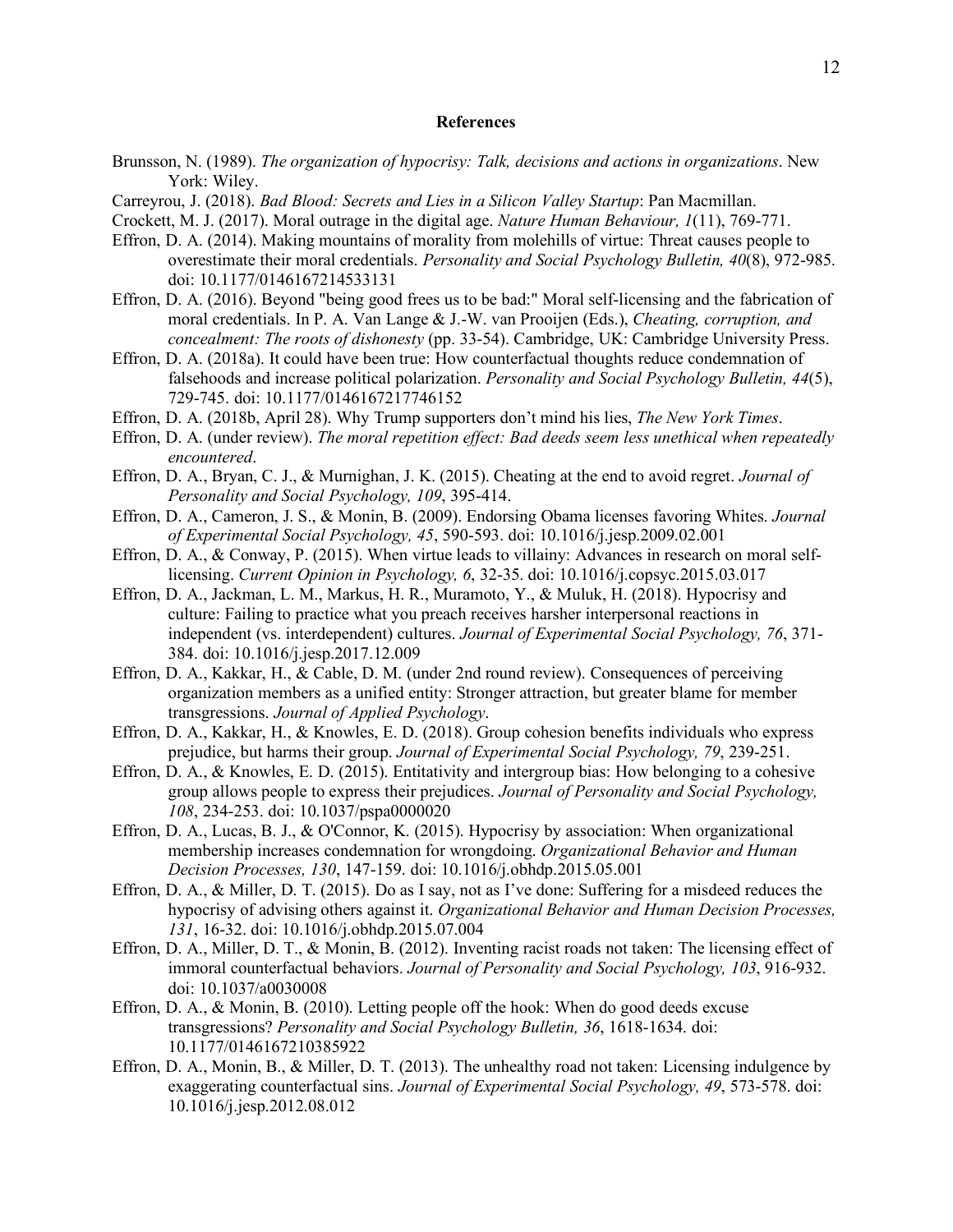- Effron, D. A., O'Connor, K., Leroy, H., & Lucas, B. J. (2018). From inconsistency to hypocrisy: When does "saying one thing but doing another" invite condemnation? *Research in Organizational Behavior, 38*, 61-75.
- Effron, D. A., & Raj, M. (2020). Misinformation and morality: Encountering fake-news headlines makes them seem less unethical to publish and share. *Psychological Science, 31*(1), 75-87. doi: 10.1177/0956797619887896
- Effron, D. A., & Raj, M. (2021). Disclosing interpersonal conflicts of interest: Revealing whom we like, but not whom we dislike. *Organizational Behavior & Human Decision Processes, 164*, 68-85. doi: 10.1016/j.obhdp.2021.01.005
- Effron, D. A., Shulman, D., & Chan, S. (in progress). Moral Deliberation Reduces Intentions to Share Fake News.
- Epstude, K., & Roese, N. J. (2008). The functional theory of counterfactual thinking. *Personality and Social Psychology Review, 12*(2), 168-192.
- Epstude, K., Scholl, A., & Roese, N. J. (2016). Prefactual thoughts: Mental simulations about what might happen. *Review of General Psychology, 20*(1), 48-56.
- Georgeac, O. A. M., Rattan, A., & Effron, D. A. (2019). An exploratory investigation of Americans' expression of gender bias before and after the 2016 presidential election *Social Psychological and Personality Science, 10*(5), 632-642. doi: 10.1177/1948550618776624
- Giurge, L. M., Lin, E. H.-L., & Effron, D. A. (2021). Moral credentials and the 2020 Democratic presidential primary: No evidence that endorsing female candidates licenses people to favor men. . *Journal of Experimental Social Psychology, 95*.
- Helgason, B. A., & Effron, D. A. (2020). Unethical advice taking: When do people use advice to license an unethical choice? *Academy of Management Proceedings, 2020*(1). doi: 10.5465/AMBPP.2020.13670symposium
- Helgason, B. A., & Effron, D. A. (revise and resubmit-a). From critical to hypocritical: Thinking counterfactually about political criticisms increases partisan disagreement about media hypocrisy. *Journal of Experimental Social Psychology*.
- Helgason, B. A., & Effron, D. A. (revise and resubmit-b). "It could become true:" How imagining the future reduces moral condemnation of misinformation. *Journal of Personality and Social Psychobgy*.
- Jordan, J. J., Sommers, R., Bloom, P., & Rand, D. G. (2017). Why do we hate hypocrites? Evidence for a theory of false signaling. *Psychological Science, 28*(3), 189-202.
- King, B. G., Felin, T., & Whetten, D. A. (2010). Perspective Finding the organization in organizational theory: A meta-theory of the organization as a social actor. *Organization Science, 21*(1), 290-305.
- Kunda, Z. (1990). The case for motivated reasoning. *Psychological Bulletin, 108*(3), 480-498.
- Langdon, J. A., & Effron, D. A. (2021). False claims seem less unethical when related claims are true. *Academy of Management Proceedings, 2021*(1). doi: 10.5465/AMBPP.2021.15628symposium
- Langdon, J. A., Effron, D. A., & Berman, J. Z. (in progress). Transgressors think social norms justify wrongdoing more than victims do.
- Lazer, D. M., Baum, M. A., Benkler, Y., Berinsky, A. J., Greenhill, K. M., Menczer, F., . . . Rothschild, D. (2018). The science of fake news. *Science, 359*(6380), 1094-1096.
- Lucas, B. J., O'Connor, K., Effron, D. A., & Berry, Z. B. (2020). Intergenerational hypocrisy: When an organization's past erodes its legitimacy to act. *Academy of Management Proceedings, 2020*(1). doi: 10.5465/AMBPP.2020.18329symposium
- Merritt, A. C., Effron, D. A., Fein, S., Savitsky, K. K., Tuller, D. M., & Monin, B. (2012). The strategic pursuit of moral credentials. *Journal of Experimental Social Psychology, 48*(3), 774-777. doi: 10.1016/j.jesp.2011.12.017
- Merritt, A. C., Effron, D. A., & Monin, B. (2010). Moral self-licensing: When being good frees us to be bad. *Social and Personality Psychology Compass, 4*, 344-357. doi: 10.1111/j.1751- 9004.2010.00263.x